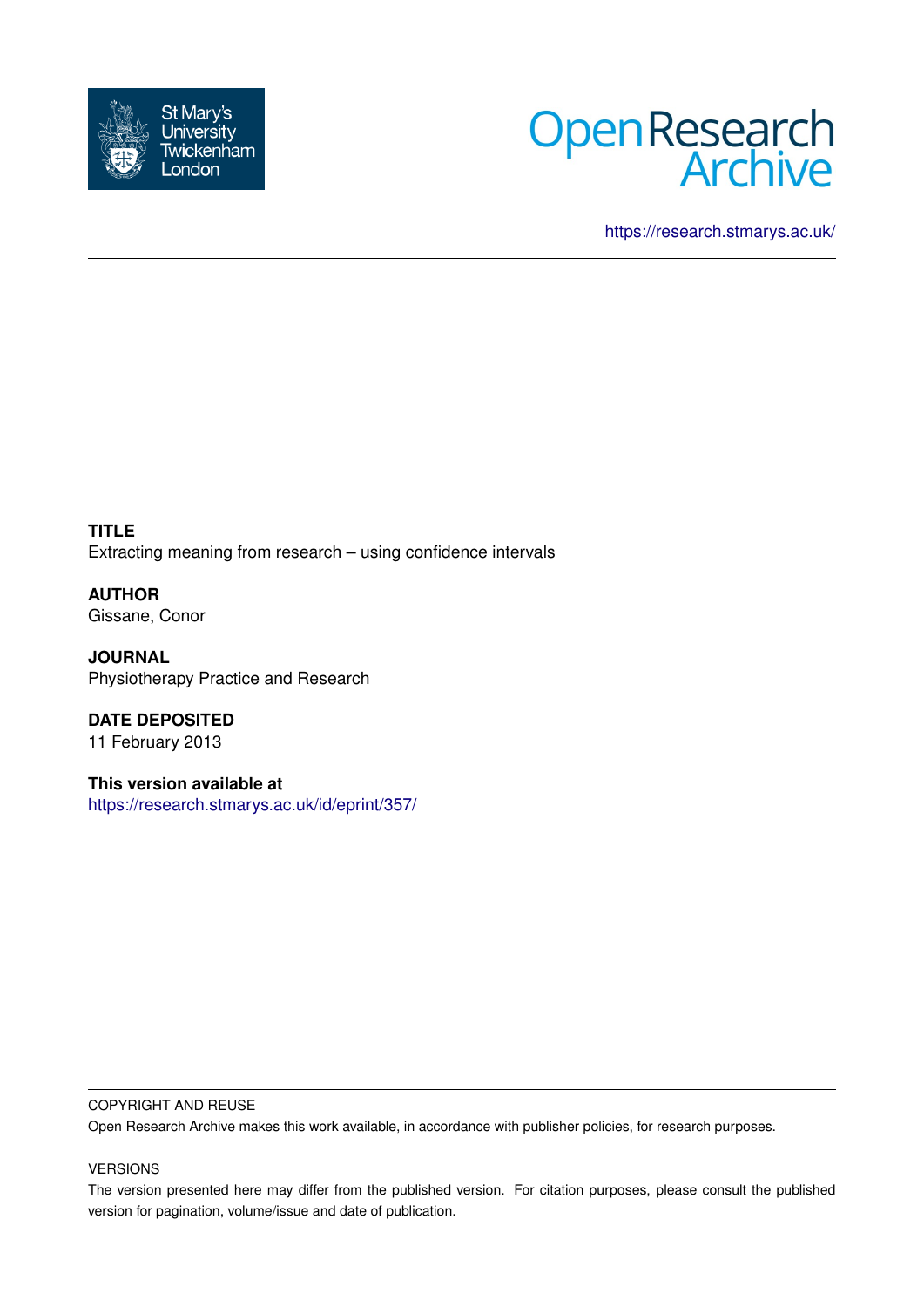Extracting meaning from research – using confidence intervals

Gissane, C.

School of Sport, Health and Applied Science, St Mary's University College, Twickenham, Middlesex, TW1 4SX, UK.

## [gissanec@smuc.ac.uk](mailto:gissanec@smuc.ac.uk)

Whenever disseminating research findings researchers should consider their audience, the reader.<sup>1</sup> To effectively transfer information to clinical practice, findings should be presented in an easy to understand format<sup>2</sup> that characterises the clinical importance of the findings.<sup>3</sup> In the first of the series of statistics bites the limitations of the 'P' value for decision making were outlined.<sup>4</sup> The 'P' value provides information as to whether or not the observed test result was due to chance. The role of chance does need to be evaluated, but relying on a P value alone is an over reduction of the data.<sup>5</sup> No matter how precisely the P value is reported it will not give an indication of the clinical importance of the results.<sup>6</sup> So, clinically important results may not be statistically significant, and significant results may not be clinically important. Study results must be presented in a way that clinicians can put them to use, estimation and the confidence interval (CI).

In reality, any study attempts to estimate what would be expected in a defined population of interest if they were all studied.<sup>7</sup> Estimation is the process of providing a numerical value for a population parameter.<sup>8</sup> It contrasts with hypothesis testing by aiming to quantify the effect of interest as an estimate that is clinically relevant.<sup>5</sup> In its simplest form, an estimate can be a single value or a 'point estimate', such as a mean or a percentage, but this gives no indication of how the value might vary in the population.<sup>9</sup> Around the point estimate, a CI gives a range of values, that are likely to contain the true population value at a given level of confidence, usually 95%.2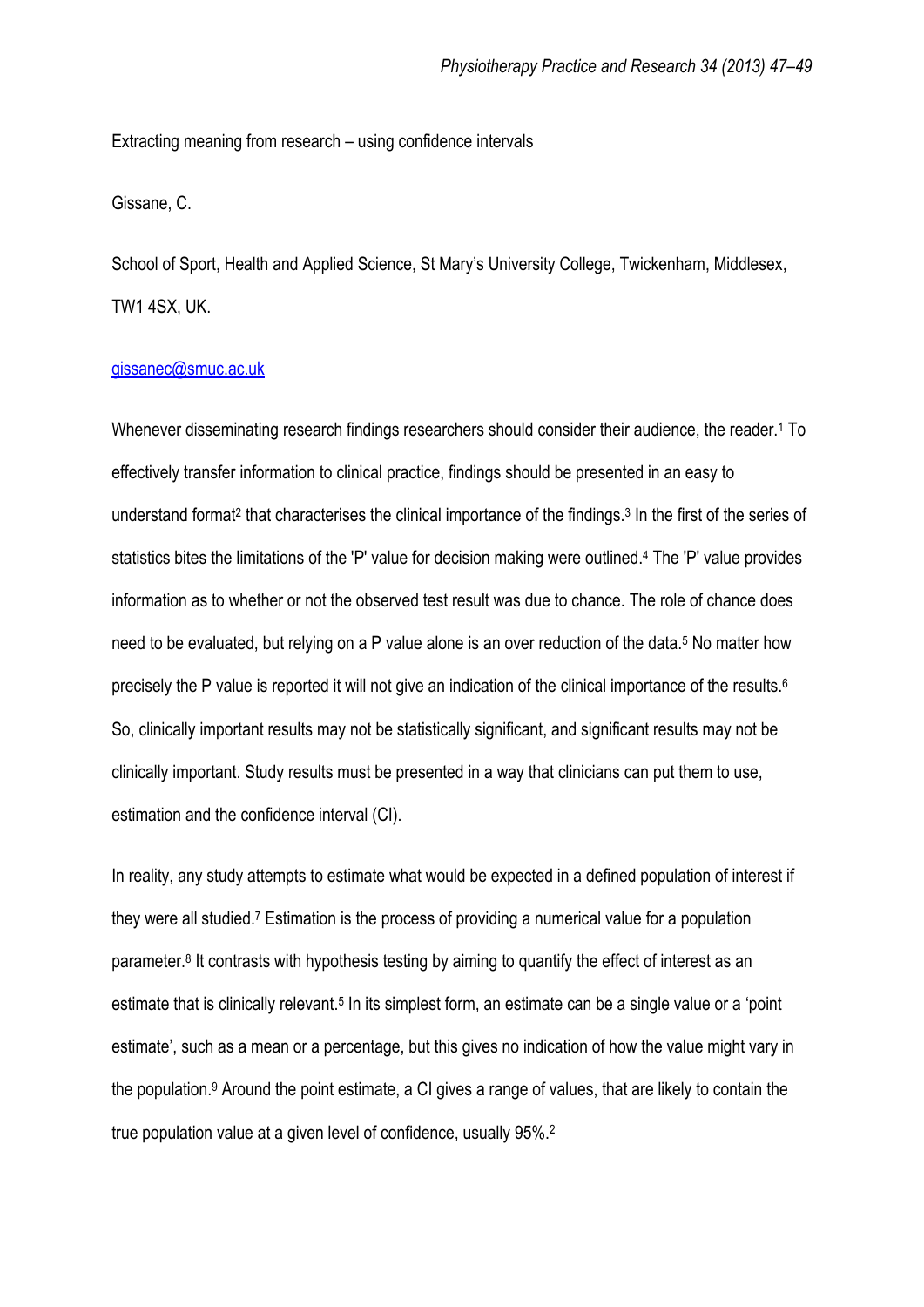To illustrate the CI, the data presented in the first article<sup>4</sup> of this series will be used, it is re-shown in table1. The treatment group has undergone a new therapy for low back pain, and the visual analog scale (VAS) pain scores are reported. From the table it can be seen that in the standard care group VAS score changed by 0.1(0.3) and by 2.4(0.5) in the treatment group. When the null hypothesis of no difference between the groups' change scores was tested, it gave the results result  $t_{18}$  = -12.01, P = 0.001. There was a mean difference between the groups of 2.3 in favour of the treatment group. The 95% CI was calculated as 1.9 to 2.7.

So what is known? Firstly the difference is significant (P =0.001), with the information coming from the P value. Secondly, the best estimate of the difference in the two groups is the mean of 2.3. However, this will vary between 1.9 and 2.7, if the study was repeated.

The reader now has to decide if this is applicable to his or her practice. Firstly, is the observed difference clinically important? Is the observed difference noteworthy in this situation? Secondly, using the information from the 95% CI, would you as a practitioner be happy with the possibility that in the longer term that the score would vary between 1.9 and 2.7? Third, is this a good estimate, or is it too inconsistent for you? I would suggest that as the width of the 95% CI is 0.8, it is quite good. It is narrow and represents a good estimate of the population mean. Lastly, as the 95% CI does not cross the null value, in this case 0, the difference is significant, P < 0.05.

|   | <b>Standard Care</b> |      |        | Treatment |      |        |
|---|----------------------|------|--------|-----------|------|--------|
|   | Pre                  | Post | Change | Pre       | Post | Change |
|   |                      |      |        |           |      |        |
|   |                      |      |        |           |      |        |
|   |                      |      |        | 6         |      |        |
| 3 | ხ                    | b    |        | ა         |      |        |
| 4 |                      |      | υ      | O         |      |        |
| 5 | ิค                   | n    |        | ჩ         |      |        |

Table 1. Visual analog scale pain scores for standard care and treatment groups, pre and post.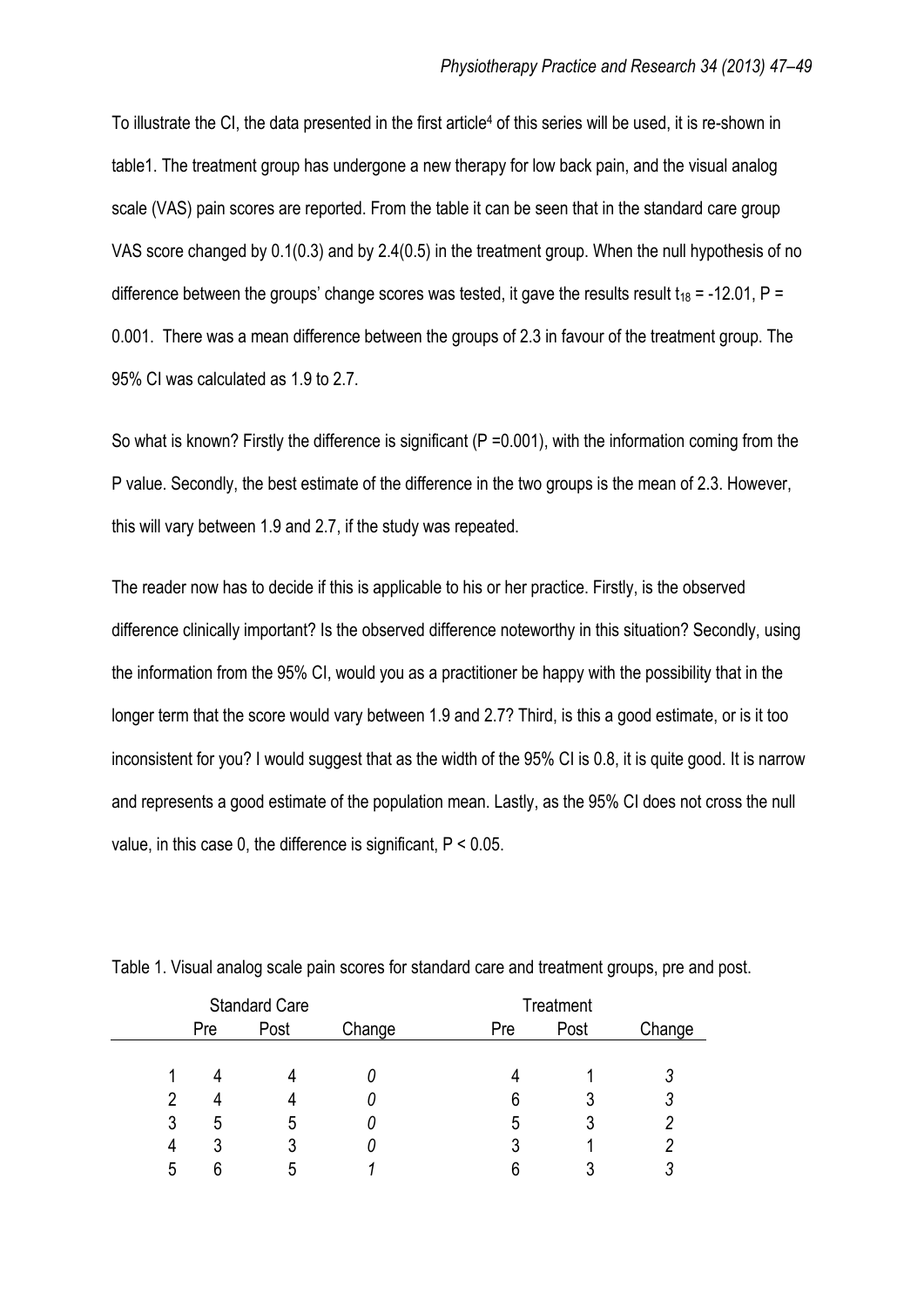|  |  | Physiotherapy Practice and Research 34 (2013) 47-49 |  |  |
|--|--|-----------------------------------------------------|--|--|
|--|--|-----------------------------------------------------|--|--|

| 6<br>8<br>9<br>10 | 4<br>3<br>6<br>っ | 7<br>ঽ<br>6<br>າ |     | 4<br>3<br>ว<br>л<br>ર | n   |     |
|-------------------|------------------|------------------|-----|-----------------------|-----|-----|
| Mean              | 3.9              | 3.8              | 0.1 | 4.1                   | 1.7 | 2.4 |
| SD                | 1.4              | 1.3              | 0.3 | 12                    | 0.9 | 0.5 |

It is difficult to think of a situation where a CI is not preferable to a P value.<sup>6</sup> They convey lots of useful information for clinicians. A main function of a CI is to convey the (im)precision or uncertainty of the observed statistics.3 5 At a given level of confidence, a narrower CI will provide a better estimate, with less variability than a wider CI.<sup>6</sup> The width of a CI is determined by three factors:-

- 1. The level of confidence chosen, a higher level of confidence will result in a wider interval;<sup>10</sup>
- 2. The inherent variability of want is being measured, less variability will lead to a more precise estimate;<sup>10</sup>
- 3. The sample size:<sup>10</sup> The variability is affected by the square root of the sample size.<sup>5</sup> Put simply, larger sample provides more information than smaller samples.

Another advantage for interpreting CIs is that are reported in the original units of measurement,<sup>5</sup> the clinician of doesn't have to decipher a P value. It is also possible for readers to calculate them if they are not provided.<sup>5</sup>

The International Committee for Medical Journal Editors (ICMJE) instructions for authors<sup>11</sup> requests CIs where appropriate, stating "*When possible, quantify findings and present them with appropriate indicators of measurement error or uncertainty (such as confidence intervals). Avoid relying solely on statistical hypothesis testing, such as P values, which fail to convey important information about effect*  size.<sup>*"*</sup> In addition several authors have requested greater use of CIs<sup>5 12 13</sup> and a move toward estimation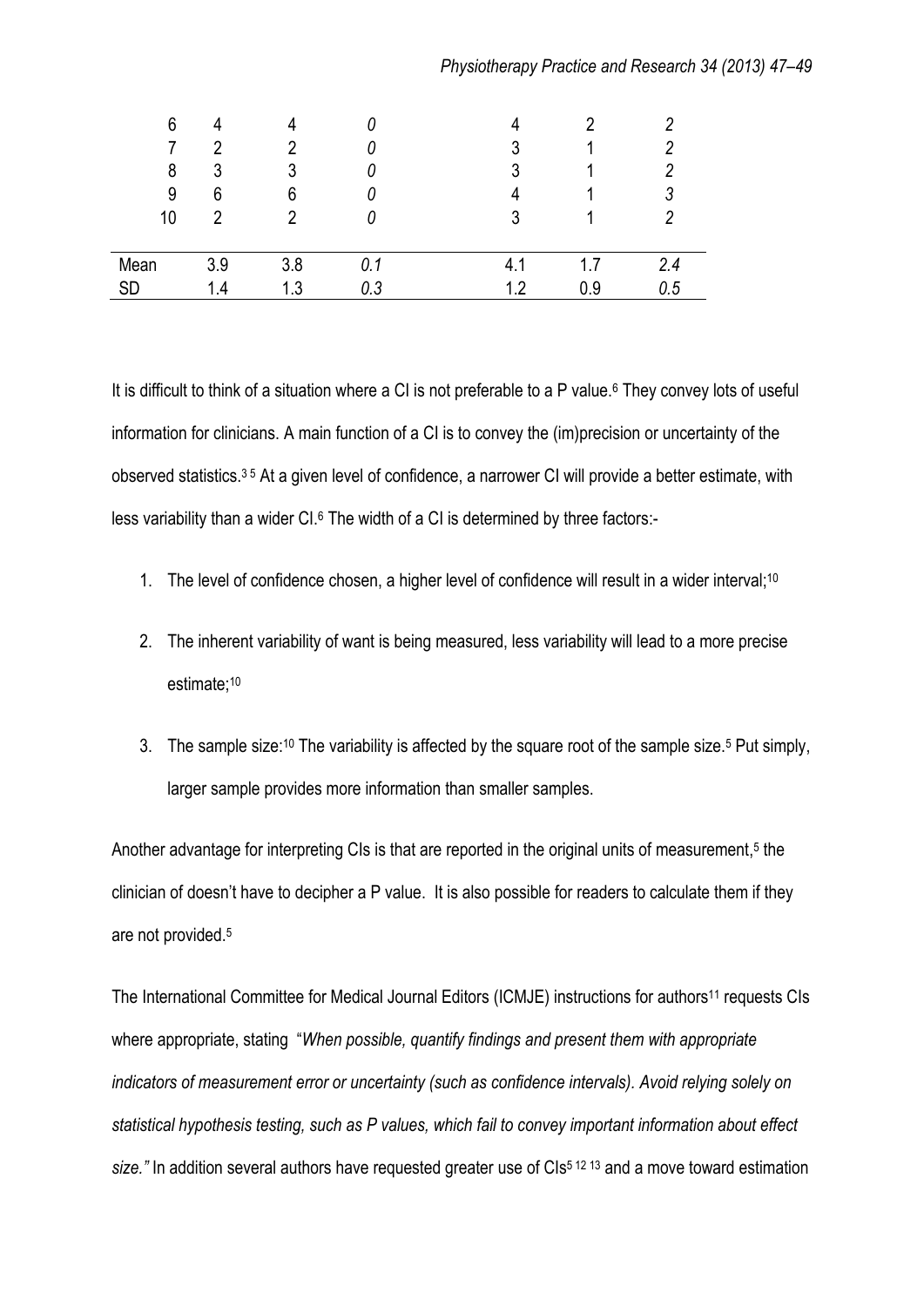science.<sup>12</sup> But, it has also been suggested that P values are reported alongside<sup>6</sup> as continuous numerical value<sup>12</sup> (e.g. P= 0.03). However, when reporting CIs, report the CI for the difference.<sup>5</sup> If individual group CIs are reported, their interpretation becomes much more difficult.<sup>514</sup>

A CI is applicable whenever an inference to a population is being made. Their use moves decision

making away from the yes or no of the P value. By presenting not a single value, but a range of values that estimate the population value, the reader is able to view them into context. Embracing evidencebased practice means integrating best research evidence with clinical expertise and patient values.<sup>2</sup> This puts the onus on clinicians to find and interpret research evidence. Similarly, researchers must present their findings in a way that they can be put to clinical use.<sup>2</sup> It has been suggested that clinicians are sometimes forced to make clinical decisions based on incomplete evidence.<sup>15</sup> To improve clinical decision making, researchers need to give information about the magnitude and certainty of the results,

along with some indication of what is likely to happen in the population under investigation.<sup>3</sup> The time

has come for researchers to present CIs and for readers to expect them.

## References

- 1. Cumming G. *Understanding the new statistics: effects sizes, confidence intervals and meta-analysis*. London: Routledge, 2012.
- 2. Stratford PW. The added value of confidence intervals. *Physical Therapy* 2010;90:333-5.
- 3. Cordova ML. Giving clinicians more to work with: let's incorporate confidence intervals into our data. *Journal of Athletic Training* 2007;42:445.
- 4. Gissane C. The P value, do you know what it means? *Physiotherapy Practice and Research* 2012;33(2):105-6.
- 5. Altman DG. Why we need confidence intervals. *World Journal of Surgery* 2005;29:554-6.
- 6. Porcher R. reporting results of orthopaedic research. *Clin Orthop Relat Res* 2009;467(10):2736-7.
- 7. Lang TA, Secic M. *How to report statistics in medicine*. Phiadelphia, PA: American College of Physicians, 1997.
- 8. Everitt BS. *Dictionary of Statistics in Medical Sciences*. Cambridge: Cambridge University Press, 1995.
- 9. Bland M, Peacock J. *Statistical questions in evidence based medicine*. Oxford: Oxford University Press, 2000.
- 10. Gardner MJ, Altman DG. Estimating with confidence. In: Altman DG, Machin D, Bryant TN, Gardner MJ, editors. *Statistics with confidence*. London: BMJ Books, 2000:3-5.